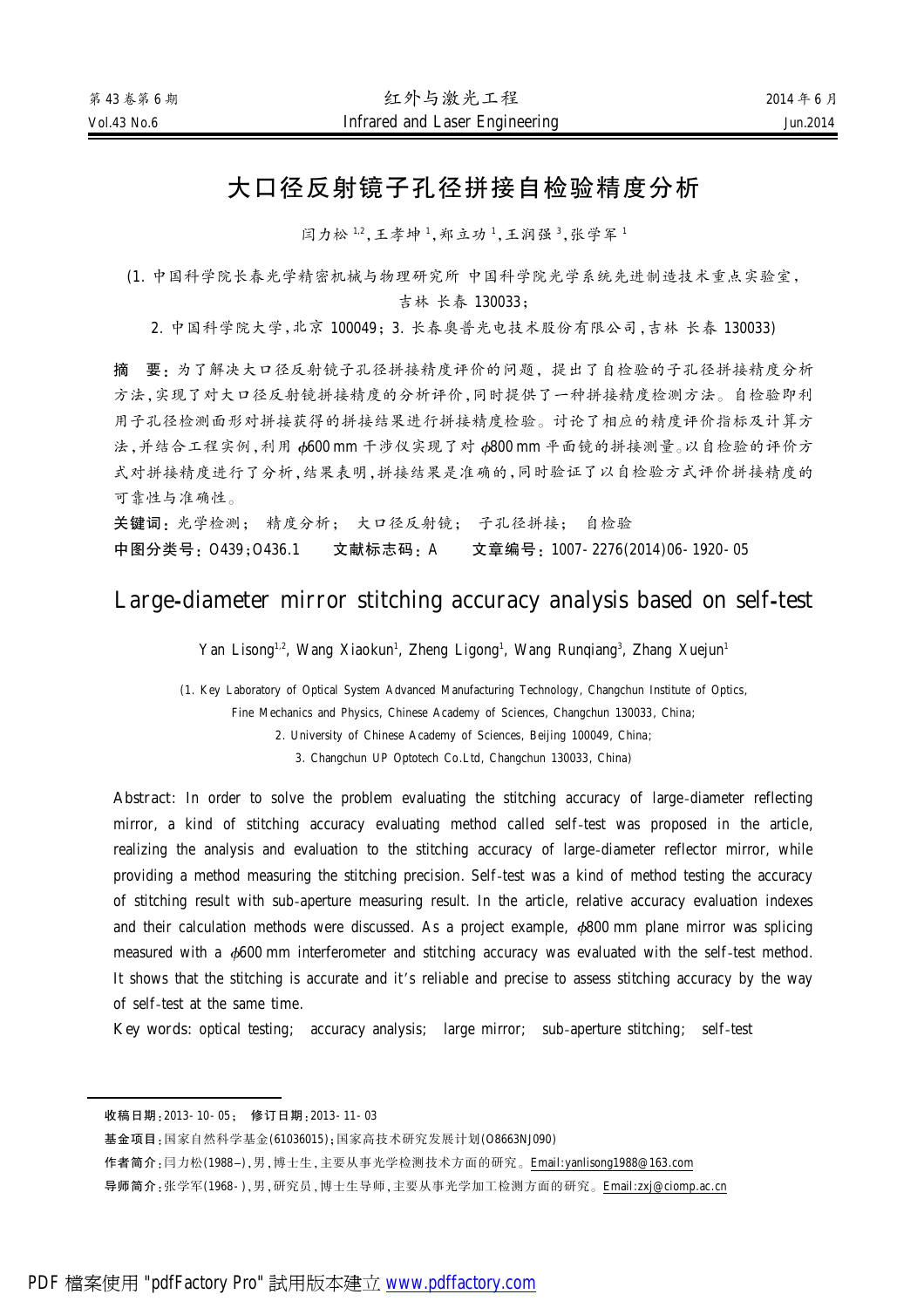## 0 引 言

作为一种高精度光学镜面测量方法, 子孔径干 涉测量的核心思想是"以小检大",可以有效提高分 辨率,增大测量范围。可以直接对平面、球面以及陡 度不大的非球面进行测量。

子孔径干涉检测在 20 世纪 80 年代由 Arizona 光学中心的 C.J.Kim 提出, 最初拼接检测中各子孔 径间是不重叠的, 主要有两种相应的拼接算法, Kwon-Thunen 法[1]与同步拟合方法[2],二者均基于 Zernike 多项式描述波前<sup>[3]</sup>,但是在波前存在局部不 规则性[4]时,两种算法对波前的描述均遇到了困难。 而后由 Stuhlinger 提出了 DPM 方法(Discrete Phase Method)<sup>[4]</sup>, 用大量离散点上的光学相位测量值对波 前进行描述,该方法通过子孔径之间的重叠区域,利 用最小二乘法拟合估计各子孔径间的相对平移与倾 斜, 实现拼接。2003 年, QED 公司研制出了第一台子 孔径拼接干涉仪,适用于 200 mm 以下的平面、球面、 适度偏离量的非球面检测。90年代以来,国内多家 单位陆续对子孔径拼接展开了研究,其中国防科技 大学从几何学观点出发,对非球面子孔径拼接干涉 测量进行了研究,提出了 SASL 算法[5]与 SSASL 算 法[6]。南京理工大学成功把子孔径测试技术应用到了 相移平面干涉仪中[7]。

对于小口径光学镜面的拼接检测。可以将子孔 径拼接检测的结果与全口径测试结果进行对比, 以 全口径测试结果作为拼接测量结果的参考值, 对拼 接精度进行评价。然而对于大口径光学镜面,无法直 接对其进行全口径测量,对拼接检测结果的精度分 析变得困难。文中提出了自检验的拼接精度检测方 式,实现对子孔径拼接精度的检验。自检验即利用子 孔径检测面形对拼接获得的拼接结果进行精度检 验。在检测中,对被检面形任取一个或几个子孔径区 域作为自检区域 (自检区域应区别于用于拼接的子 孔径位置),将拼接所得面形与自检区域干涉检测所 获得的面形进行对比,评价检测精度。文中基于工程 实例, 对 φ800 mm 平面镜的拼接测量结果进行了精 度评价分析,验证自检验作为评价子孔径拼接检测 精度方法的可靠性与准确性。

## 1 子孔径拼接精度评价

在光学加工与检测领域, PV(峰谷值)与 RMS(均

方根值)作为光学镜面评价的通用评价指标,并不能 真实、全面地反映一个面形的特征。无论是 PV 值还 是 RMS 值, 均只能反映被测镜面面形误差大小, 并 不能完全反映镜面面形误差分布。对于 PV 值或 RMS 值基本相同的两个面形, 其面形误差分布可能 迥然不同。

在对拼接面形与自检面形进行比较时。应对两 个面形按照像素对应关系逐点相减, 从而得到两个 面形的残差图。残差图直接反映出两个面形的差别, 同时可以计算出残差图的 PV 值与 RMS 值, 作为评 价二者差异的重要指标之一。

虽然残差图很好地反映了两个面形的差别,但 并不能直接将其作为评价拼接精度的最终指标,即 并不能得出结论:拼接面形与自检面形的残差越小, 拼接精度越高。相对残差是拼接精度评价的重要指 标。相对残差定义为:

$$
\Delta_{R(pv)} = \frac{\Delta pv}{pv} \times 100\% \tag{1}
$$

$$
\Delta_{R(rms)} = \frac{\Delta rms}{rms} \times 100\% \tag{2}
$$

式中: $\Delta_{R(p\nu)}$ 为 PV 相对残差; $\Delta_{R(rms)}$ 为 RMS 相对残差。 Δpv 与 Δrms 分别代表残差图的 PV 与 RMS 值, pv 与 rms 代表拼接结果的峰谷值与均方根值。通常被 检面形自身 PV 值、RMS 值越大, 自检验残差越大, 相对残差越小。

对于拼接残差 Z.其分布为正态分布<sup>[8]</sup>。对应的 概率密度函数为:

$$
f(dz) = \frac{1}{\sqrt{2\pi} \sigma} e^{\frac{(dz-u)^2}{2\sigma^2}}, -\infty < dz < \infty
$$
 (3)

式中: dz 为每个数据点的残差: u、o 分别为均值与方 差。相应的单次子孔径拼接数据残差 Z1 为拼接残差 Z 的一个样本,假设样本容量为 N,则对应样本 Z1, 其均值.

$$
m_{\alpha} = \frac{1}{N} \sum_{n=0}^{N-1} dz(n)
$$
 (4)

方差为:

$$
\sigma_{\dot{\alpha}} = \frac{1}{N} \sum_{n=0}^{N-1} [dz(n) - m_{\dot{\alpha}}]^2
$$
 (5)

可以证明 ma 为 u 的无偏估计, $\sigma_{\alpha}$  为  $\sigma$  的渐近 无偏估计,同时 ma,  $\sigma_{\alpha}$  分别为 u,  $\sigma$  的一致估计。通 过样本 Z1 获得的估计值 mtx, ot 计算得出拼接残差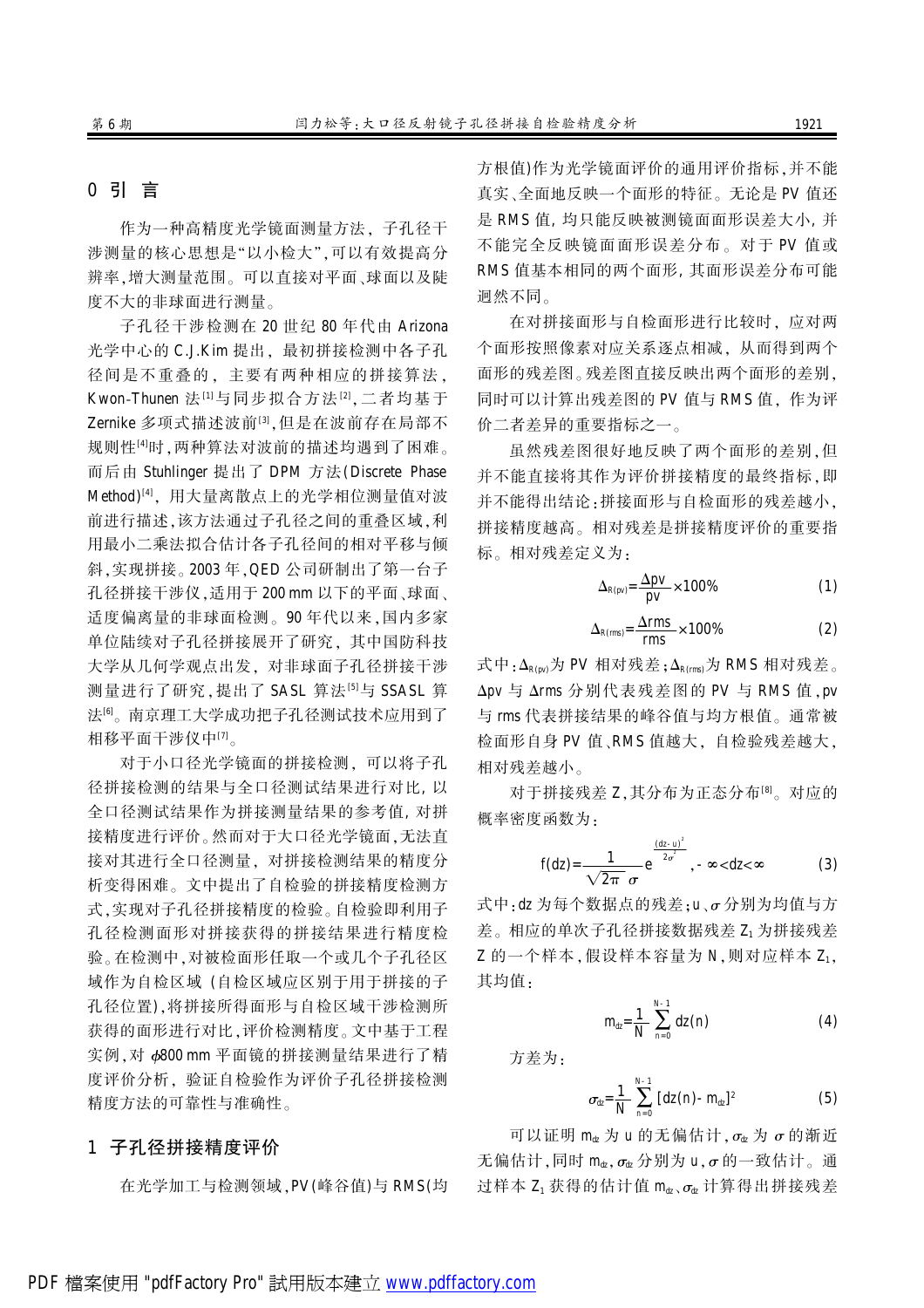估计概率密度分布函数为:

$$
f(dz) = \frac{1}{\sqrt{2\pi} \sigma_{\text{d}z}} e^{\frac{(dz - m_{\text{d}z})^2}{2\sigma_{\text{d}z}^2}}
$$
(6)

分别计算拼接残差在置信区间  $m_{\alpha}$ - $\sigma_{\alpha}$ <dz< $m_{\alpha}$ +  $\sigma_{\alpha}$ ,  $m_{\alpha}$  – 2 $\sigma_{\alpha}$  < dz <  $m_{\alpha}$  + 2 $\sigma_{\alpha}$ ,  $m_{\alpha}$  – 3 $\sigma_{\alpha}$  < dz <  $m_{\alpha}$  + 3 $\sigma_{\alpha}$   $\uplus$   $\leftrightarrow$ 布概率, 在理想高斯分布中, 其概率分布分别为 68.26%、95.44%、99.74%,将拼接残差在置信区间内 分布概率与理想高斯置信区间内概率分布进行比 较,作为衡量拼接精度的重要指标之一。

文中基于实际工程项目, 应用上述子孔径拼接 精度评价体系对拼接结果进行了精度分析,同时对 拼接结果的可信性进行了验证。

#### 2 实验结果及分析

在实际工程中, 利用 6600 mm 干涉仪实现了对 6800 mm 平面镜的拼接测量。实验装置如图 1 所示。



图 1 实验装置图 Fig.1 Experiment setup

拼接中,采用七个子孔径完成了对该镜面的全 口径测量,子孔径规划如图 2 所示,基于靶标标记 的方式实现了各子孔径间的对准。拼接结果如图 3 所示。



Fig.2 Distribution of subapertures



图 3 拼接后全口径面形分布图 Fig.3 Phase map of whole aperture after stitching

其中拼接结果 PV:1.491λ (λ=632.8 nm), RMS: 0.086λ。实际检测时,除对规划中的七个子孔径进行 干涉检测外,另选取自检验子孔径,并对其进行干涉 测量。自检验子孔径位置还经位置于为 了保证自检验子孔径的干涉检测精度,对自检验子 孔径进行了多次重复测量, 任意从中选取两次测量 结果, 如图 4 所示, 其中第一次自检验结果 PV: 1.573λ, RMS:0.083λ, 第二次检测结果 PV:1.552λ,  $RMS:0.080\lambda$ 



(a) 第一次测量结果 (a) Testing result 1

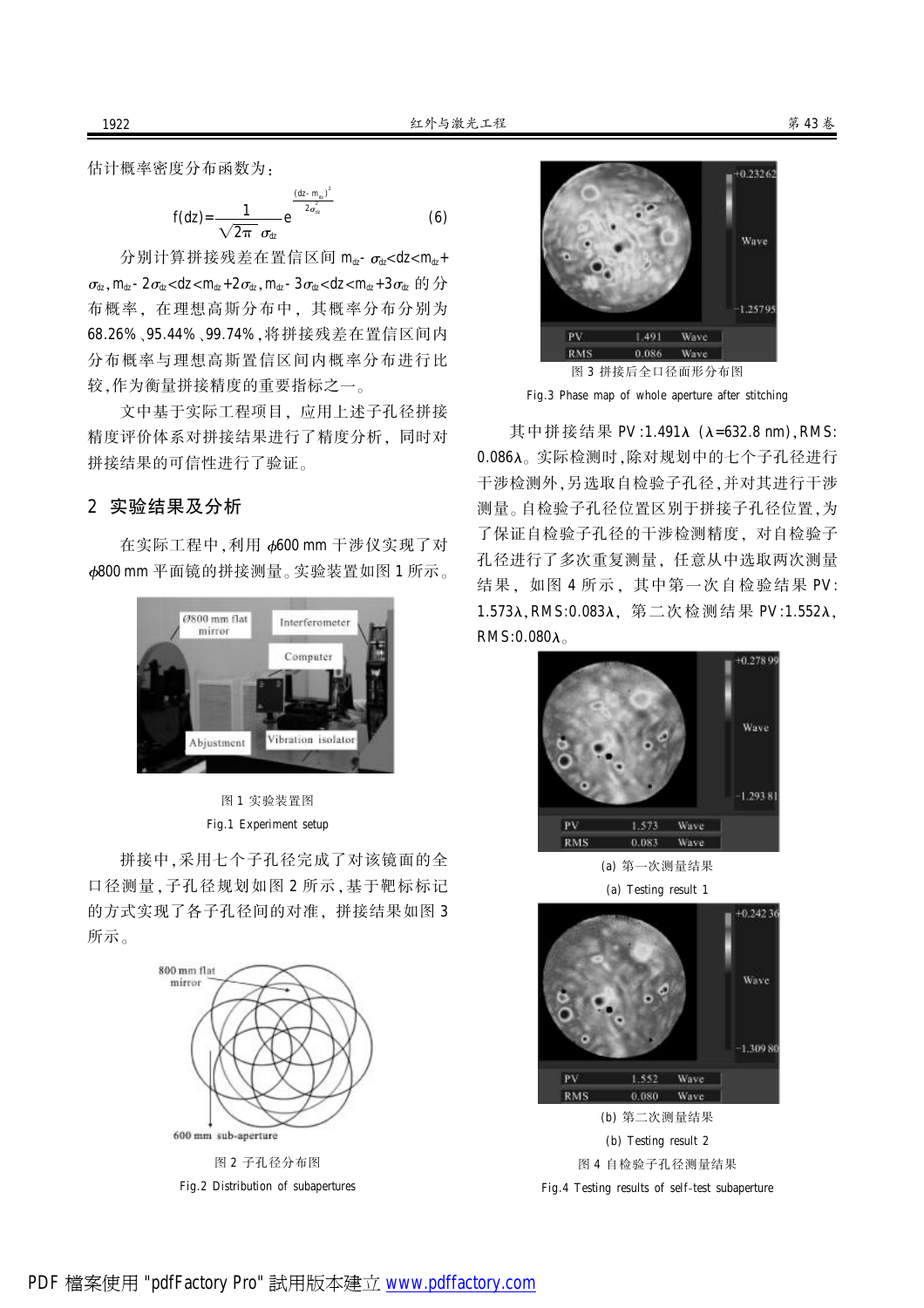将两次检测获得的相位数据按照对应像素逐点 相减,从而获得两次检测结果的面形残差图,如图 5 所示,即检测中的随机误差图。两次检测结果残差图  $PV: 0.047\lambda$ , RMS: $0.003\lambda$ 



图 5 两次自检验结果残差图 Fig.5 Residual map between two self-test results

为了精确,全面的评价子孔径拼接的测量精度, 将拼接得到的相位数据与自检验检测得到的相位数 据按照对应像素逐点相减,从而获得面形残差图,残 差图如图 6 所示。其中拼接结果与自检验结果相减 得到的残差 PV:0.049λ, RMS:0.003λ。





将图 5 与图6 所得到的残差结果进行比较。

$$
\Delta pv = 0.049\lambda - 0.047\lambda = 0.002\lambda \tag{7}
$$

$$
\Delta rms = 0.003\lambda - 0.003\lambda = 0 \tag{8}
$$

由公式(7)与公式(8)计算结果可以得出,拼接结 果与自检验结果相减得到的残差同两次自检验测量 所得到的残差即测量中的随机误差在数值上是一致 的。为了进一步对拼接精度进行评价,分别计算以上 两种测量结果残差的相对偏离量。

拼接结果与自检验结果残差的相对偏离量为:

$$
\Delta_{R(pv)} = \frac{\Delta pv}{pv} \times 100\% = \frac{0.049\lambda}{1.491\lambda} \times 100\% = 3.29\% \tag{9}
$$

$$
\Delta_{R(rms)} = \frac{\Delta rms}{rms} \times 100\% = \frac{0.003\lambda}{0.086\lambda} \times 100\% = 3.49\% \quad (10)
$$

两次自检验测量所得到的残差结果的相对偏离 量为:

$$
\Delta_{R(pv)} = \frac{\Delta pv}{pv} \times 100\% = \frac{0.047\lambda}{1.573\lambda} \times 100\% = 2.99\% \quad (11)
$$

$$
\Delta_{R(rms)} = \frac{\Delta rms}{rms} \times 100\% = \frac{0.003\lambda}{0.083\lambda} \times 100\% = 3.61\% \quad (12)
$$

对于自检验残差结果 Z1(图 6 所示结果)袁其均值院

$$
m_{\alpha} = \frac{1}{N} \sum_{n=0}^{N-1} dz(n) = 0.049\lambda
$$
 (13)

方差:

$$
\sigma_{\alpha} = \frac{1}{N} \sum_{n=0}^{N-1} [dz(n) - m_{\alpha}]^2 = 0.003 \lambda \qquad (14)
$$

分别计算自检验残差结果在不同置信区间内的 概率.

$$
P(m_{\alpha} - \sigma_{\alpha} < dz < m_{\alpha} + \sigma_{\alpha}) = \frac{N_1}{N} =
$$
  
\n
$$
\frac{8.0126 \times 10^5}{1.1761 \times 10^6} \times 100\% = 68.13\%
$$
 (15)  
\n
$$
P(m_{\alpha} - 2\sigma_{\alpha} < dz < m_{\alpha} + 2\sigma_{\alpha}) = \frac{N_1}{N} =
$$
  
\n
$$
\frac{1.1188 \times 10^6}{1.1761 \times 10^6} \times 100\% = 95.13\%
$$
 (16)  
\n
$$
P(m_{\alpha} - 3\sigma_{\alpha} < dz < m_{\alpha} + 3\sigma_{\alpha}) = \frac{N_1}{N} =
$$
  
\n
$$
1.1727 \times 10^6 \times 100\% = 99.17\%
$$
 (17)

 $\frac{1.1727 \times 10^{6}}{1.1761 \times 10^{6}} \times 100\% = 99.17\%$  (17)

由公式(7)~(17)可以看出,拼接结果与自检验结 果相减得到的残差同测量中的随机误差在数值上是 一致的,同时拼接残差在置信区间内的概率分布与 高斯函数的概率分布是一致的, 从以上分析可以得 出: 拼接结果在自检验子孔径区域的面形与子孔径 区域自检测得到的面形是一致的。拼接结果与自检 验孔径检测结果残差满足高斯分布, 验证了拼接结 果的可靠性与准确性。

#### 3 结 论

针对在检测大口径光学反射镜时,难以对子孔 径拼接结果进行拼接精度检验的问题。文中提出了 自检验的拼接精度检测方式,并且依据自检验精度 检测方式, 在工程上实现了对 φ800 mm 平面镜的拼